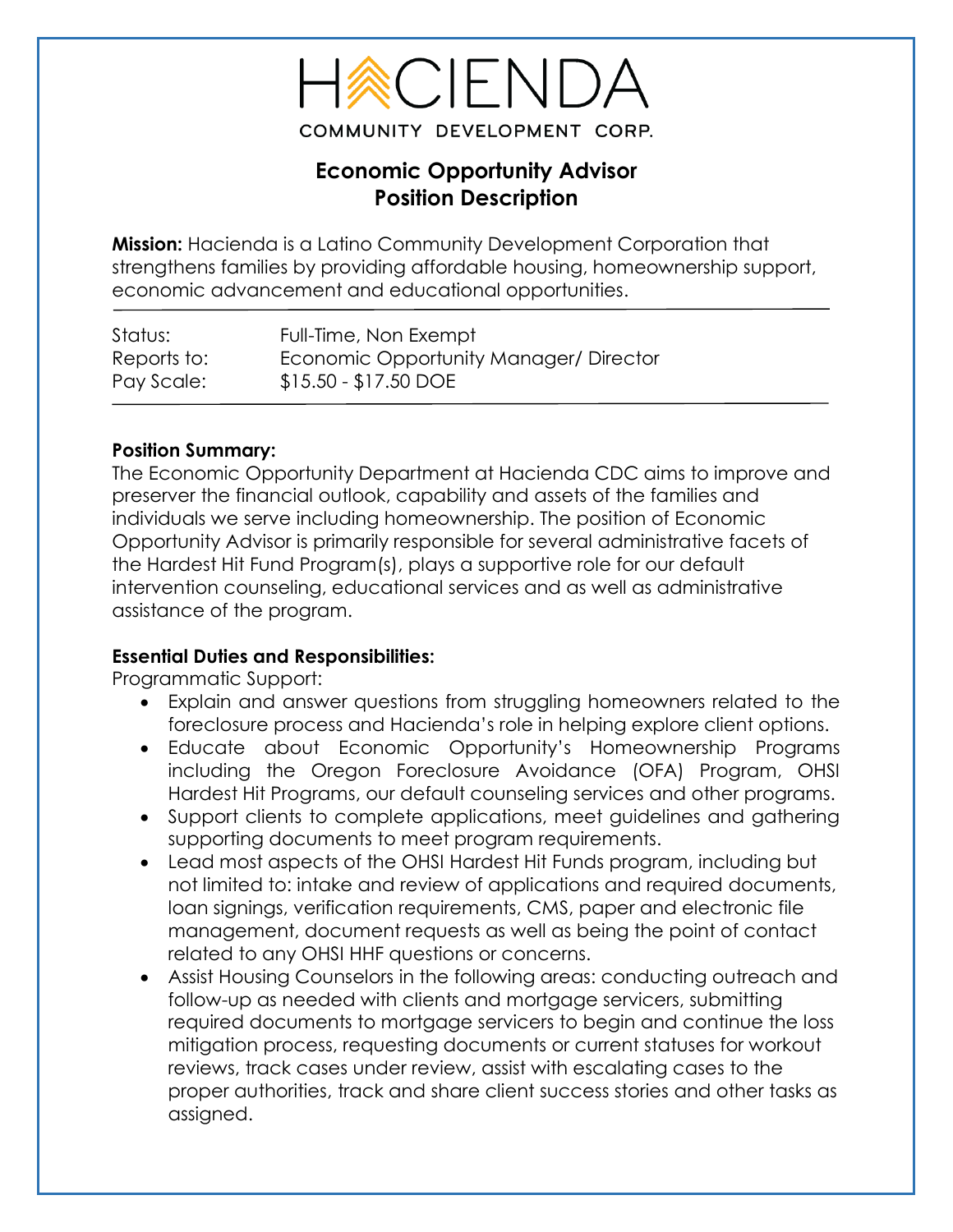Administrative Support:

- Client data entry using various client management systems (Including but not limited to Outcome Tracker, Service Point, Canopy, Hope Loan Port and others). Build client files for participating homeowners and also manage any group education folders.
- Maintain comprehensive and confidential client records for our services by reviewing, entering notes and uploading homeowner's documents and information into CMS including Canopy and Outcome Tracker and our server for all counseling and reporting purposes.
- Assist Economic Opportunity with client reception and administrative tasks including covering the front desk as needed.
- Conduct and support educational and programmatic workshops.
- Client follow-up via email or phone call.
- Support organization and department outreach events.

## **Skills and Educational Requirements:**

- Bachelor's Degree with major course work in areas such as business, real estate, finance, planning, social work or education and two years of related work experience in finance, economic development, social work, or client counseling; **and/or** two years equivalent experience.
- Bilingual/Bicultural (Spanish or Other).
- Detail-oriented and organized for file management and data entry.
- Ability to handle high work volume while integrating various programs rules and procedures.
- Ability to compute basic financial calculations.
- Excellent oral and written communication skills.
- Commitment to excellent customer service in fast-paced environment.
- Ability to handle multiple tasks, work with minimal supervision, be creative and resourceful, self-motivated, able to meet deadlines and able to handle confidential information appropriately as required.
- Ability to operate office equipment, especially personal computers using word processing, spreadsheets, databases, email and calendar/scheduling programs.
- Create and maintain manual and computerized filing and recordkeeping systems.
- Individual must demonstrate a genuine interest and enthusiasm for community development and working with the Latino community, low-tomoderate income community, and marginalized communities.

**Working Conditions:** This is a full-time non-exempt position. Some travel required, use of personal vehicle. Evening and weekend hours may be required. All positions at Hacienda CDC are at will.

**Benefit Package includes:** Medical, Dental, Vision, Alternative Health Care, Section 125 Flexible Spending Account, 401K, Employee Assistance Program, Life Insurance, Long Term Disability, AD&D, Vacation Accrual, Sick Leave Accrual, Holidays and Personal Days.